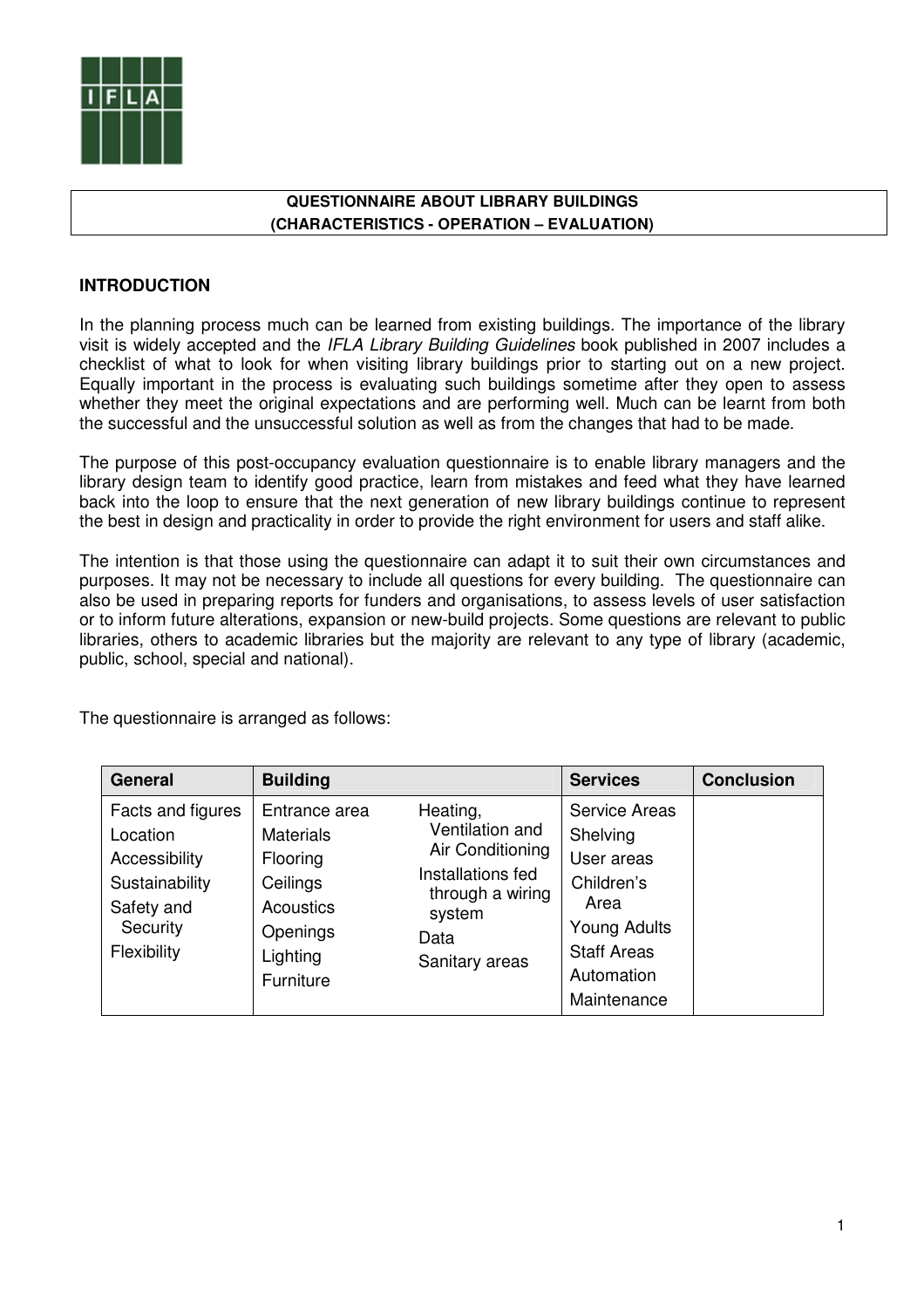## **General**

### Facts and Figures

- Type of library (academic, national, public, school, special)
- Location (address, website)
- Is it a new building, a restoration, an adaptation of an existing space or extension?
- Gross building area
- Number of floors allocated to the public
- Number of users
- Number of staff
- Size of collections
- Total number of user seating spaces and types (group study rooms, training rooms, carrels etc.)
- Building costs (national currency)
- Opening date of the building (on schedule?)

## Location

- Does this location work for the purpose/ for your customers?
- Is the library well integrated within the city or campus?
- Did the shape of the site have a negative influence on the organisation of the building?
- Is the building well oriented in relation to light, noise and climate?

## **Accessibility**

- Can the library be reached by public transport?
- Are there sufficient parking spots for users (car, motorbike, bicycle)?
- Are there any physical barriers for people (users and staff) inside the library?
- Have the building and the interiors been designed to permit and enable the autonomy of disabled people?
- Does the library have an access control/ electronic alarm system?
- Does the furniture have architectural hindrances? Does it impede or reduce the mobility of users?
- Does the library have an internal information system?
- Is information in the building available in a number of languages?
- Are there multimedia devices for information and orientation?

# **Sustainability**

- Does the shape of the envelope design of the building support energy efficiency?
- Does the library design take the local climate into account?
- Was the site's potential analyzed before the construction including, for example, a soil survey, solar exposure, and wind and rain studies?
- Does the library use renewable energy (geothermal, solar, etc)?
- Which systems enable the saving of electricity (light regulators, occupation sensors, computer cut-off systems, etc)?
- Does the library have a policy for the reduction of energy use in the operation of the building?
- Which systems enable the saving of water (self-closing taps, rainwater tanks, etc)?
- Does the library use materials with low embodied energy?
- What devices are used for the building to avoid thermal exchanges and to provide sufficient insulation?
- Is the use of natural light possible? If not, is artificial lighting energy-saving?
- What measures are taken to optimize sunlight? (Thermal panels, light shelves, skylights, solar tubes etc)
- Is the building conducive to the use of natural ventilation? (Use of Canadian/ Provencial wells, ventilation shafts or towers, solar chimneys, etc)
- Are there any other sustainability features of note?

### Safety and Security

- Have there been any safety problems with the library?
- Is there a problem with vandalism?
- Does the library employ security staff?
- Does the library provide safety instructions and devices in case of fire or other hazards?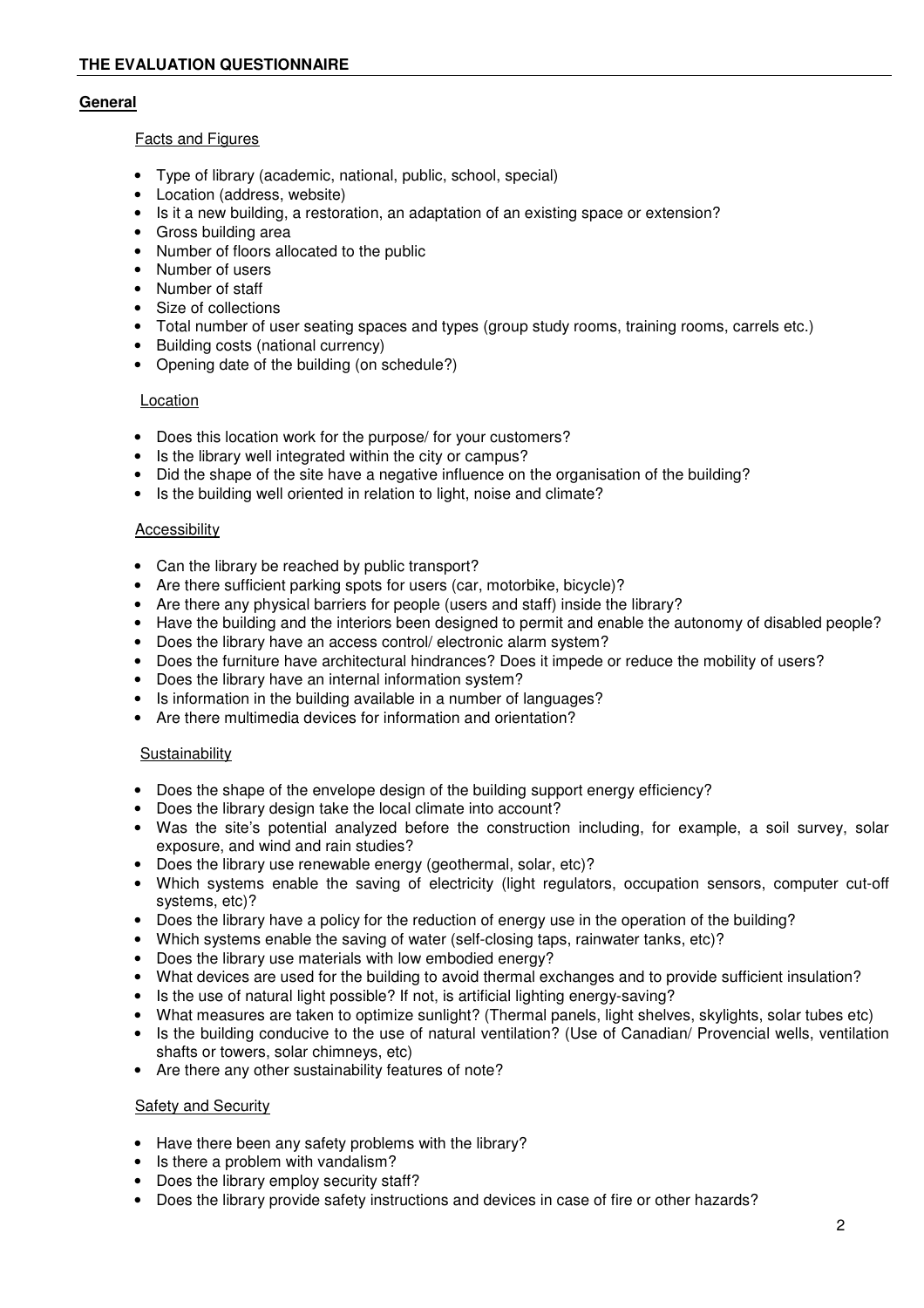- Are emergency exits to escape the building in case of fire and other dangers clearly visible?
- Do emergency exits have an acoustic and visual alarm to avoid robbery? How are these alarms connected to staff work places to enable them to take appropriate control and - if necessary - action?
- Does the library have an alarm system? Is it connected to the local fire brigade? Is fire security above national standard?
- What fire extinguishing systems are in use?
- Have there been any false alarms?
- Are fire drills and evacuation practices carried out regularly?
- Is there an anti-intrusion alarm system in the building?
- Does the library work with one access control at the entrance or are there multiple control points?
- Are there security measures in place for the collections?
- Which antitheft control does the document collection have?
- Are lockers available for bags and clothes? Do they need video surveillance?

### Flexibility

- Are spaces flexible enough to allow for change?
- Does the building allow you to provide a variety of services?
- Is it possible to extend the building at a future date?
- Is it possible to use some areas of the library outside of normal opening hours for other activities (multipurpose halls, classrooms, etc.)?
- Are there external areas pertaining to the library? If this is the case, is it possible to enter them without going through access control (electronic alarm system)?

# **Building**

### Entrance area

- Is the entrance to the library visible enough?
- Is the door system adequate and functional for all users?
- Are access doors automatic?
- Does the door system prevent draught in the entrance area?
- Is the size of the entrance area adequate?
- Is there a visual relationship between the interior and exterior of the building?
- Is the organisation of the building clear and comprehensible from the entrance area?
- For multifunctional buildings: are all main facilities represented in the entrance area?
- Is the library well organised and is it easy to get to any area from the entrance area?
- Is free movement possible through all spaces in the library (exterior and interior) with only one access control (electronic alarm system) point at the entrance?
- Is vertical circulation (stairs and lifts) visible from the entrance area?
- Is there an accessible (24 hours a day and 7 days a week) and well-located book drop? If not, should there be one?
- Are there machines for self-service loan and return? If not, are they considered necessary?
- Are there general meeting areas (armchairs and tables –vending machines, etc.)
- Are there lockers for users' personal belongings? If not at the entrance where are they?

### **Materials**

- Are the building materials appropriate for the location where the building is built?
- Are the materials used in the exterior envelope designed to be easily remodelled?
- What material are public stairs made of (metal, concrete, wood, etc)? Are they noisy?
- Will the materials used for the building remain in good condition over time?

### Flooring

- What kind of flooring is there at the entrance of the building?
- What kind of flooring is there at the ramps and stairs?
- What kind of flooring is there in the public areas of the library (entrance area, general area, children's area, etc)?
- Has it remained in good condition over time?
- What opinion do you have regarding durability, ease of cleaning and acoustic absorption?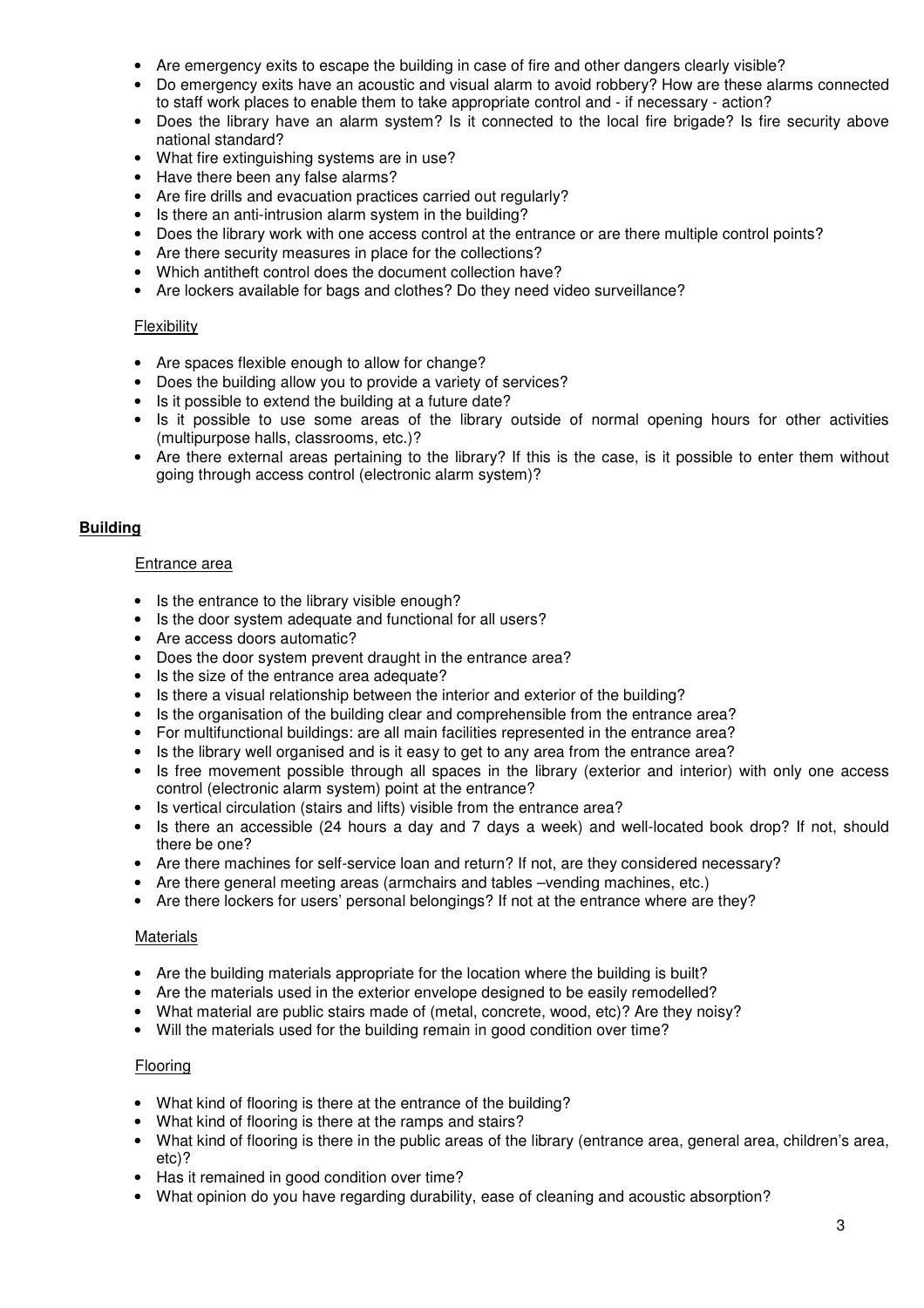- What material is used for access hatches on the floor?
- What is the overall assessment of the flooring.

## **Ceiling**

- Are the ceilings equipped with acoustic insulation material?
- Is it a suspended ceiling or is it fixed?

### **Acoustics**

- Does the insulation of the building keep out noise pollution?
- Do users complain about noise generation inside the building?
- If yes, what are the sources of that noise?
- What alternatives can you offer to cell phone calls?
- Is the noise separation between areas well thought out?
- Are the functions within the building and the usage of it organized in way that customers access dynamic. noisy areas at the beginning and move then towards silent areas?
- Are there special acoustic absorbers in ceilings, wall cladding, flooring, draperies and/or furniture?

## **Openings**

- Do openings provide good and sufficient natural lighting?
- Are there sunlit entrances that cause glare?
- Are there protection systems from sun rays (cornices, blinds, curtains, sun sheets, etc)?
- Do dimensions and location of openings cause thermal problems?
- Do dimensions and location of openings cause acoustic problems?
- Do dimensions and location of openings guarantee security against accidents?
- Is it possible to have natural ventilation?
- What is the opening system (handles, remote control, etc)?
- When the opening system operates with handles, can they be locked to make sure users cannot open them?

## Lighting

- Is there a sufficient level of lighting?
- Is it located in the ceiling and/or the walls or is it built into the furniture?
- What is the "colour" of the light (warm, cold)?
- Can staff control it independently (switch on and off the lights in every area)?
- Is there some control system which depends on natural lighting?
- Does it provide different and comfortable atmospheres?
- Does lighting in the toilets work with occupation sensors?
- Is it possible to switch all the lights on/off from a single point?

# **Furniture**

- Is the library equipped with new furniture?
- Does the furniture provide the basic requirements (quality, durability, functionality, mobility, ergonomics, aesthetics, etc)?
- Is the furniture well-designed (quality, durability, functionality, mobility, ergonomics, aesthetics, etc)?
- Is the furniture suitable for all users?
- Is the furniture sturdy and wearing well in use?
- Is the size of tables, chairs and other furniture adequate and ergonomic?
- Is the library short of any kind of furniture (display stands, etc.)?
- Is the furniture custom made / designed by the architect or bought through a supplier?
- What is the opinion about the materials used on chairs, armchairs, tables, etc?
- Are basic distances between the different types of furniture adequate?
- Is there a sensation of visual fatigue (organisation of the furniture, size of the furniture, colour, material, etc)?
- What is the general impression on aesthetics of the set up furniture (colour, material, etc)?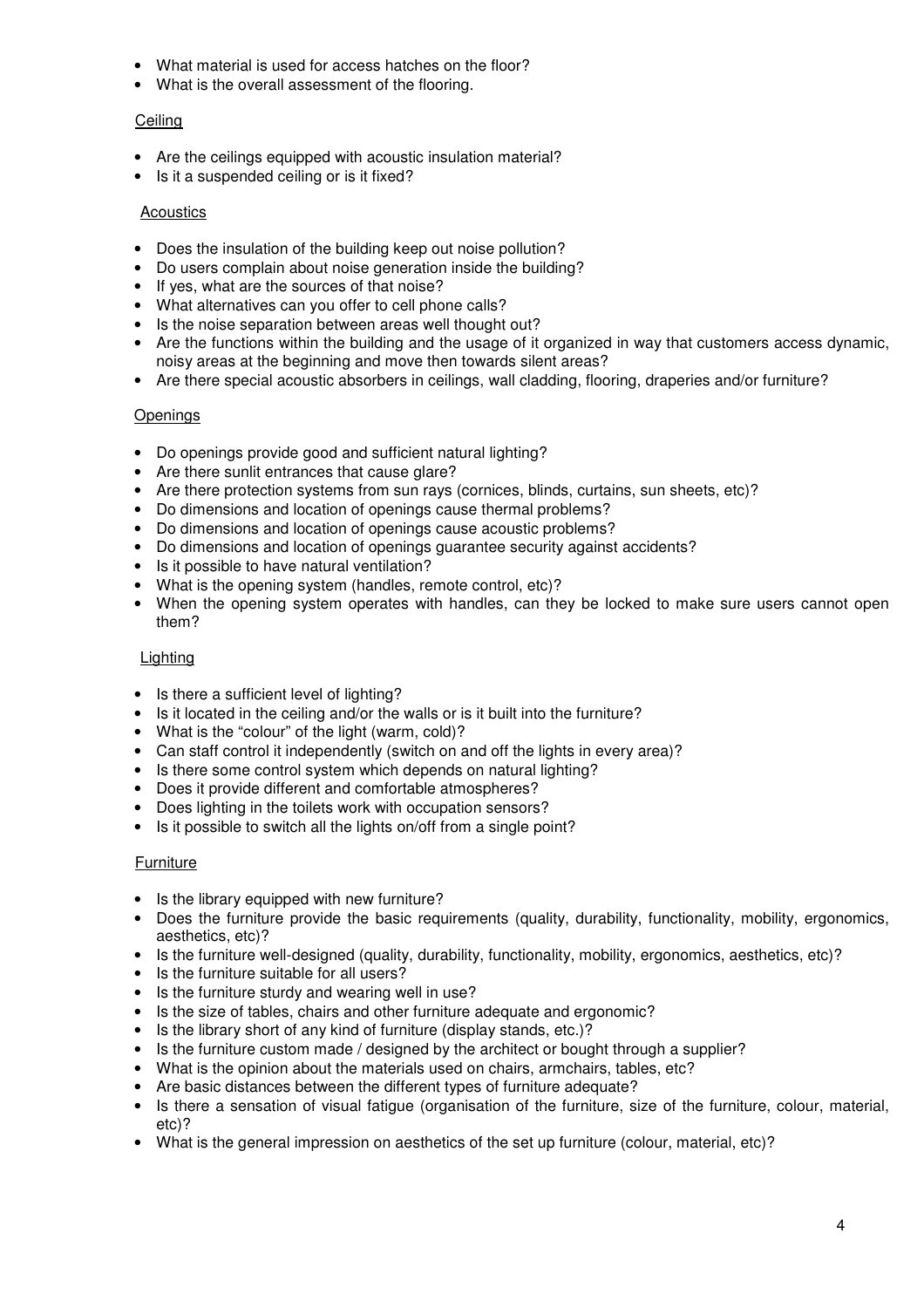### Heating, Ventilation and Air conditioning

- What kinds of air-treatment are provided: heating/air-conditioning?
- Do these systems work differently in independent areas or is there one system for the whole library?
- Does the heating/ air-conditioning system provide a comfortable working environment (uniformity of atmosphere, noise, air renovation, etc)?
- What is the overall assessment of HVAC?

### Installations fed through a wiring system

- Where is the computerized distribution box? Is it inaccessible to the public?
- Where are ductworks located (ceiling, under the flooring, walls)?
- Is it easy to access the ductworks (repairing, extending)?
- Do ductwork systems offer the possibility for extension?
- Is the quantity of plugs sufficient (normal current plugs, computers, etc) for both library staff and users. Is the wiring tidy and well protected?
- Is the equipment in the auditorium sufficient for all the planned activities to be carried out?
- What is the overall assessment of installations fed by a wiring system.

#### **Data**

- Where is the server /server system located?
- Does this space have stable temperatures or is it in need of air-conditioning?
- Will the data infrastructure support an increased use of mobile devices?
- Is the library supported by back-up services providing additional security of data?
- Is there a public-address system for the whole library?
- Does the library provide W-LAN access?

### Sanitary Areas (cleaning, lavatories, etc)

- Are there enough toilets?
- Are they well located?
- Are there enough adapted toilets for disabled persons?
- Is there vandalism by the users?
- Are toilets correctly equipped (soap dispensers, hand dryers, changing mats, hygienic paper, hangers in the toilets, etc)?
- Do they often break down (toilet chain, drain blockage, etc)?
- What kind of flooring is there?
- What material have the walls been covered with?
- What kind of ceiling is there?
- What material are doors made of?
- Is there a cleaning facility on each floor?
- What is the overall assessment of materials used for the finish?

### **Services**

#### Service Areas

- What areas inside the library are designed for interaction with customers?
- What form of self-service do you employ?
- Do you have centralized loan services?
- How do customers check-out materials?
- Does the library need/ have a reception counter?
- Is the reception counter an adequate size for the needs of the users?
- Is there a centralised loan service at the reception counter?
- Is there a specific service point for reprography (i.e. copy, scan, print, download stations for digital media)?
- Do you have help desks and/or information points throughout the building?
- Are all service areas properly located and connected?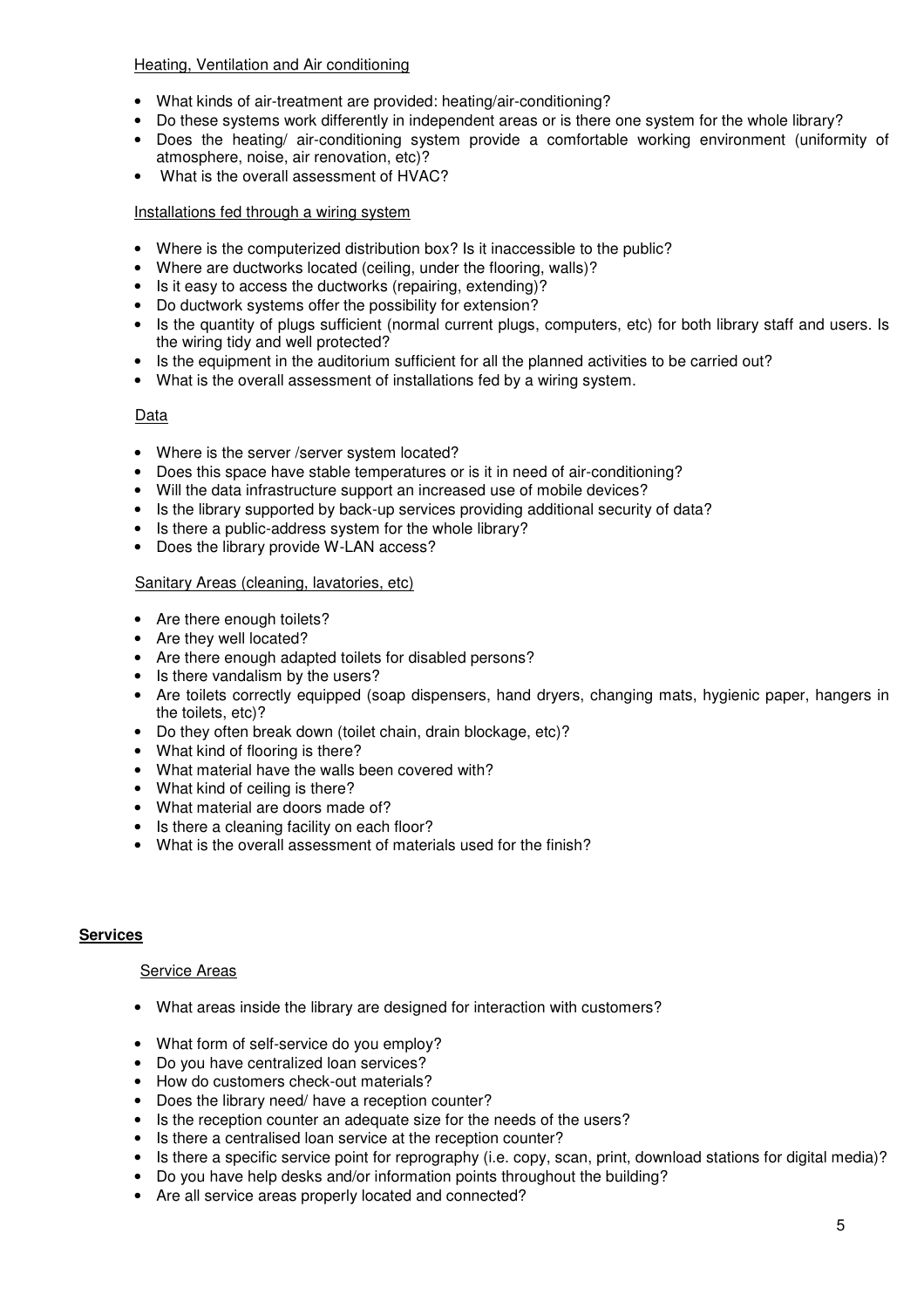## Shelving

- Is the shelving suitable for storing the collection?
- Do you have the right mix of shelving for the kinds of collections you have? Is there sufficient room for open or closed shelving?
- Do you have specialized media areas/ special collections? For what kind of media?
- How do you display or present different kinds of media/ special collections?
- Is there sufficient shelving for all the planned collections?
- Are distances between shelf aisles adequate according to norms?
- Is compact shelving used for a) storage; b) open access?
- Does it work well?

### User areas

- Is there a sufficient number of seating places?
- Is there enough variety of seating? Please describe the types of seating (e.g. standard, IT-workplace, study booth, single place for reading and listening, place for information and quick consultation, group study, training rooms, carrels, multi-media workplaces, lounge space, table with armchairs, seat in an auditorium)
- Are there enough group study areas?
- Are there quiet areas designated for concentrated reading / studying?
- Is it possible for users to rearrange furniture as required?
- Is there suitable separation between the different types of seating areas?

### Children's Area

- Is it organized as a separate room or special zone?
- Can it be accessed from the entrance area?
- Are there toilets near it? Do they offer changing tables?
- Are there parking spaces for prams?
- Is the children's area intended to serve both babies and toddlers? If yes, is attention given to the design of ceilings (the primary view for babies)?
- Does it have specific places for different activities and noise levels (meeting, reading, storytelling, physical exercise, fun areas, etc.)?
- Is it acoustically insulated from the rest of the library?
- Does it have natural light?
- Is the furniture themed? Are there theme corners that serve as places for inspiration?
- Does it have furniture for accompanying adults?
- Do shelving and furniture correspond to the height of children?
- Are there lending machines adapted for children?
- Does the area offer spaces for both boys and girls? Should some spaces/corners be reserved for separate interests?
- Is there enough space for programmes with groups of kindergarten children or school classes?

### Young Adults

- Is the size appropriate for the community/ student population?
- Is it organized as a separate room or area?
- Is the space set apart from the children's area?
- Is it closely situated to the area for adults?
- Is the furniture appealing and does it meet the taste and requirements of young adults?
- Does the shelving suit a variety of media formats (e.g. nonfiction, music, DVD, books on CD or MP3, magazines, comic books, graphic novels)
- Does the space provide a positive, safe environment for studying, socializing, and leisure activities?
- Have the young adults been included in the planning, design, implementation, maintenance and marketing of the space?
- Is the space comfortable and colourful meeting the visual tastes of young adults?
- Does the design and equipment differ from other parts of the library?
- Is it interactive, flexible in design, and offers a variety of technology?
- Are special effects included in order to attract the target group?
- Is a variety of seating and work spaces offered?